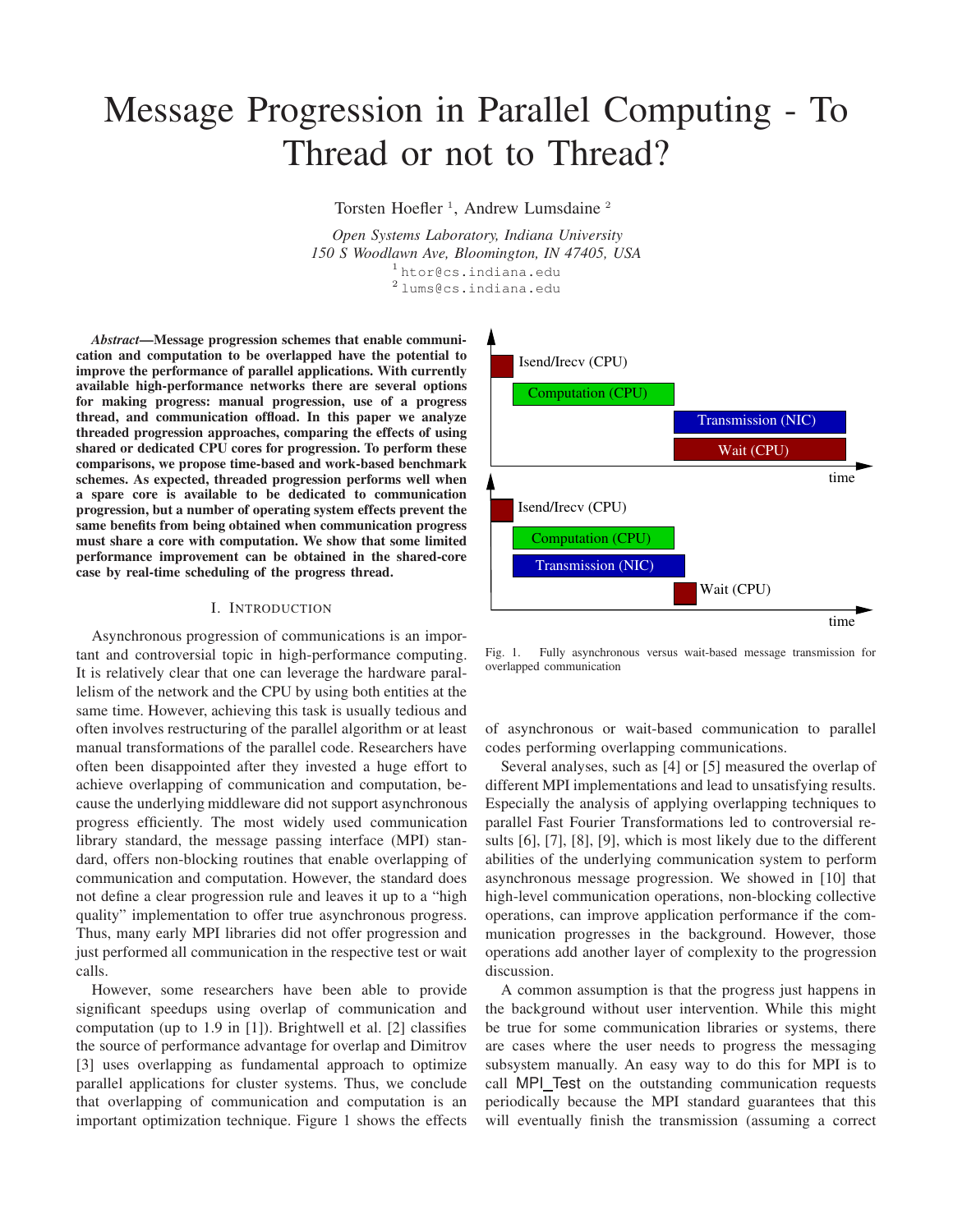MPI program). But this technique might not be practicable in all cases, for example when the programmer overlaps a single library call to some serial computation library (e.g., BLAS [11]). Also, managing the requests and the test calls can be a huge burden for the user. Thus, a high quality implementation should ensure fully asynchronous progress whenever possible. In this paper, we analyze and evaluate different options for message progression at the point-topoint and collective level with InfiniBand as an example network. The next section discusses well-known strategies to implement point-to-point messages and to interact with the communication hardware.

# II. MESSAGING STRATEGIES IN COMMUNICATION MIDDLEWARE

To discuss message progression schemes efficiently, we introduce common messaging protocols and implementation options. Most MPI libraries implement two different protocols to transmit messages. Dependent on the message-size, either an eager or a rendezvous protocol is selected to implement the message transmission. Eager transmissions send the message without synchronization to the receiver where it is buffered until the application process receives it. The rendezvous protocol delays the message transmission until the receive process has posted the receive operation to the library. Another option is to use pipelined message transmission in the rendezvous protocol [12].

Those protocols build on single message sends. The eager protocol sends the message directly from the sender to the receiver. However, the rendezvous protocol requires at least two synchronization messages and the actual data transmission, which might be pipelined and thus consist of many send operations. Different strategies to send those messages are based on the two simple operating system (OS) concepts, polling and interrupt. Most middleware systems only implement polling mode (i.e., the program spins on the main CPU while querying the hardware) for user-level messaging to enable OS bypass. The other option, interrupts, requires interaction with the OS which might suspend the process while waiting. It is assumed that the necessary syscall (privilege change) to enter the operating system code is rather expensive and thus, many modern messaging systems focus on OSbypass schemes where all communication is performed in userspace. Thus, the polling based approach delivers, due to OS bypass, a slightly lower point-to-point latency and is therefore used in common high-performance MPI libraries for InfiniBand such as Open MPI and MVAPICH.

A more complex issue is the development of non-blocking high-level communication routines that involve interactions between multiple processes. Similar overlapping principles than in the point-to-point case can be used with those operations. However, the optimization for overlap is much more complicated because the communication protocols and algorithms are becoming significantly more complex as in the point-to-point case. Thus, we focus on the more complicated

case to analyze the overlap of non-blocking collective operations in our work which of course also covers point-to-point progression.

## III. MESSAGE PROGRESSION STRATEGIES

Three fundamentally different messaging strategies can be found in parallel systems. A common strategy is to enforce manual progression by the user. This is frequently perceived as no progression because the programmers often do not progress or can not progress the library manually. A second strategy is the hardware-based approach where the message handling is done in the network interface card. The third approach, using threads for progression, is often discussed as the "silver bullet" but it has not found widespread adoption yet.

## *A. Manual progression*

This scheme is the simplest to implement from the MPI implementer's perspective because there is no asynchronous progress. Every time, the user calls MPI\_Test with a request, the library checks if it can make any progress on this request. Thus, the complete control and responsibility is given to the user in this case. There are several problems with this approach. The biggest problem is the opaqueness of the MPI library, i.e., the user does not know about the protocol and the status of a specific operation. Thus, for portable programs, he has to assume the worst case for asynchronous progress, the pipeline protocol, where he has to call MPI\_Test to progress every fragment in order to achieve good overlap. However, the missing status information forces the user to adopt a black box strategy.

We proposed a black box testing scheme in [13] that issues  $N$  tests during a message transmission. N is defined as a function of the message size in order to reflect the needs of the pipelined protocol:

$$
N = \left\lfloor \frac{size}{interval} \right\rfloor + 1
$$

For example, if the datasize is 4096 bytes and the interval is 2048 bytes, the benchmark issues one test at the beginning, one after 50% of the computation and one at the end. The test-interval is chosen by the user. The scheme is shown in Figure 2.

#### *B. Hardware-based progression*

A possible solution to ensure full asynchronous progress is to do the protocol processing in the communication hardware. The Myrinet interconnection network offers a programmable network interface card (NIC) and several schemes have been proposed to offload protocol processing and message matching on this external CPU [14]. A similar offload scheme was proposed for Ethernet in [15]. Some proposals, such as [16], also implement NIC-based message broadcast schemes. The relatively simple barrier operation has also been implemented with hardware support [17]. Other schemes [18], [19] support collective operation offload for some operations but impose some limitations. However, none of those implementations allow overlap they only offer a blocking interface.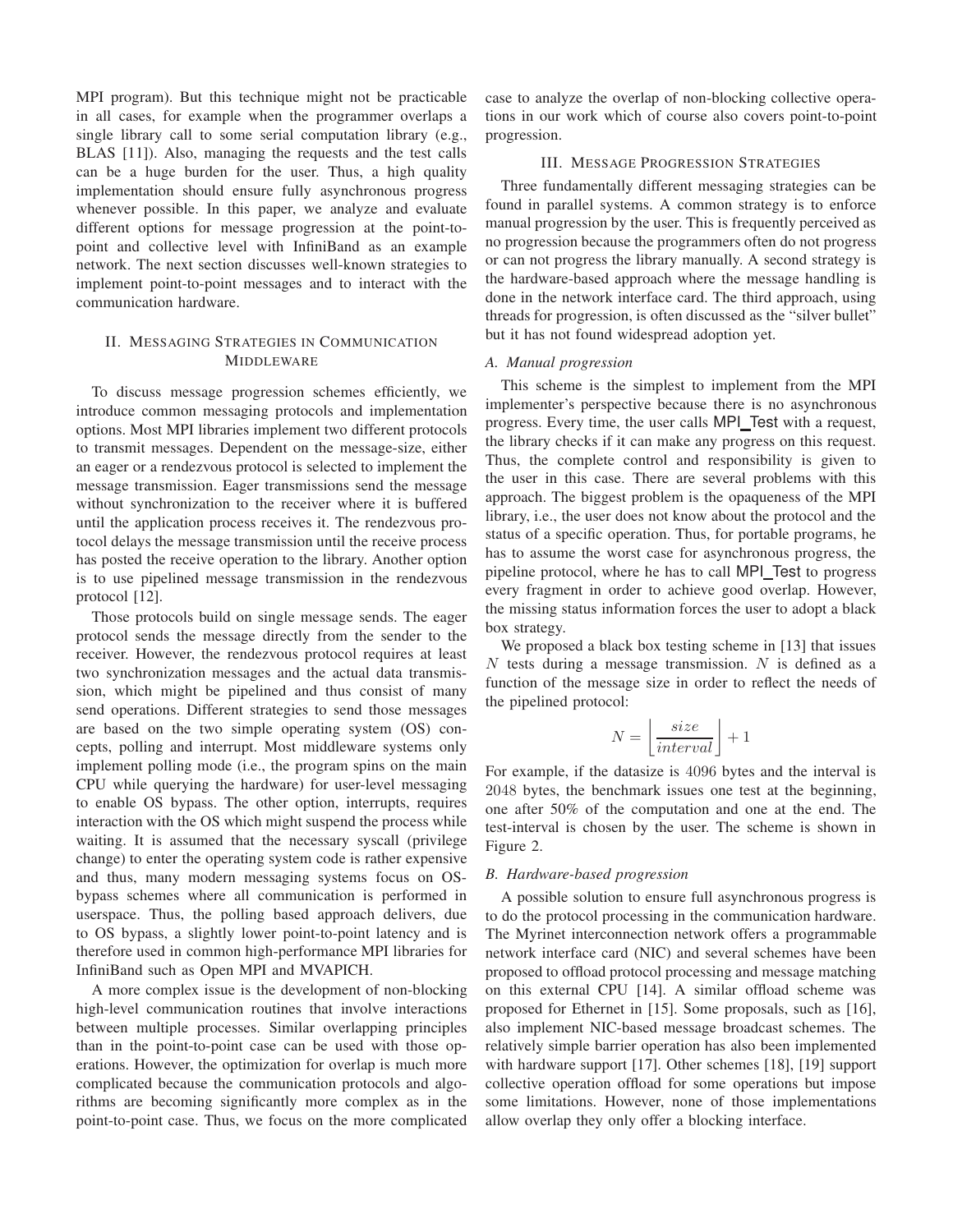

Fig. 2. Black-box test based manual progression strategy

#### $\csc 0$   $\csc 1$ CPU 0  $\csc 0$   $\csc 1$ **CPU**  $\csc 0$   $\csc 1$  $CPIU$  $\csc 0$   $\csc 1$ CPU 1 MPI rank 1 MPI rank 2 MPI rank 3 "spare core" <br>"fully subscribed" MPI rank 0 MPI rank 1 MPI rank 0 user thread progress thread Legend

Fig. 3. Different subscription schemes for a dual-CPU dual-core configuration

## *C. Threads for Message Progression*

Asynchronous progression threads have often been stated as a silver bullet in future work, but they are not widely used. This might be because the threaded programming model puts a huge burden on the system software implementer because the whole driver infrastructure and all libraries must be implemented reentrant (thread safe). However, some libraries, for example Open MPI, begin to explore the possibility of threaded progress. Other libraries like MPI/pro or HP MPI offer asynchronous progression threads but have not been analyzed in detail.

Threads have usually been used in high performance computing to implement thread-level parallelism (OpenMP, also in combination with MPI as a hybrid programming model [20]) or for other tasks that are not critical for communication, such as checkpoint/restart functionality.

Threads are a very promising model for asynchronous progression. One of the biggest problems with manual progression strategies is that it is very unlikely that MPI Test hits the ideal time. It comes either too early and there is nothing to progress or too late and overlap potential is wasted. A threaded implementation would be either polling and thus get all messages immediately or the thread could be woken up and also progresses the communication layer at exactly the right times. A progress thread also enables fully asynchronous progression, i.e., without any user interaction. We will focus on a threaded progression of non-blocking collective operations in the following sections. However, before introducing our implementation, we discuss several operating system effects that influence the execution of messagingmessaging threads.

*1) Operating System Effects:* There was great effort to circumvent the operating system in the past with so called OS-bypass methods. User-level networking without operating system support was implemented for most modern network interconnects to enable lower latencies and avoid system calls. However, the operating system plays an important role in the administration of user and progress threads. We have to distinguish the different methods to access the network

hardware (polling, interrupt) and the subscription factor of the cores (all cores run user threads vs. spare cores can run progression threads). The subscription scheme is shows for a rather common dual-CPU dual-core combination in Figure 3. Combining both schemes leads us to the following 4 combinations:

| access method | core subscription     |
|---------------|-----------------------|
| polling       | fully subscribed      |
| polling       | spare cores available |
| interrupt     | fully subscribed      |
| interrupt     | spare cores available |

*a) Operating System Scheduling:* The operating system scheduler usually arranges the threads (or processes) in two or more more queues, a runnable queue and a waiting queue. Threads (or processes) in the runnable queue are waiting for the CPU and share this resource among each other, threads on the waiting queue wait for some other hardware event (i.e., a packet from the wire). To ensure fairness of the CPU sharing, each process has a time-slice to run on the CPU. If this timeslice is over, the scheduler schedules other runnable threads. The scheduler bases its decision on the thread priorities (which depends on the particular operating system). Typical length of time-slices are between 4 and 10 milliseconds. The Linux 2.6 default scheduler (called O(1) scheduler) implements such a time-slice based mechanism.

The analysis is easy if a spare core is available to each MPI process to run the progression thread. The difference between the polling (common implementation) and the interrupt based approach is that the polling might reduce transmission latencies slightly (due to OS bypass). The interrupt based approach might be more power efficient (since the hardware is idle during the message transmission) but might also have some effect to the performance of the operating system (and thus to other threads). However, this highly depends on the implementation of the OS (i.e., how is the locking implemented? does the scheduling overhead depend on the number of threads? ...).

The analysis is much more complicated if there are no idle cores available. We would argue that this is the common case in today's systems, i.e., if a user has 4 cores per machine, he usually launches 4 (MPI) processes on each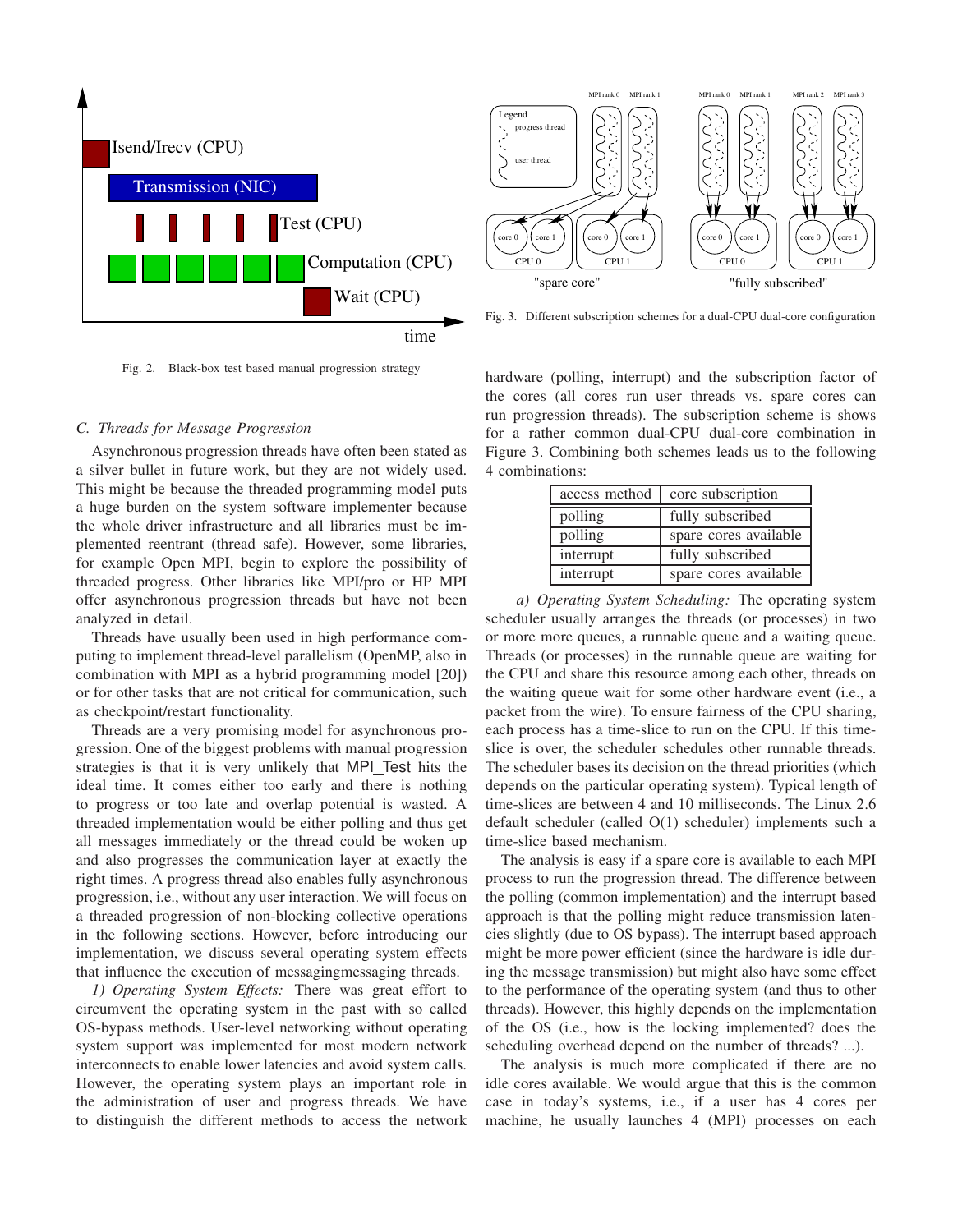machine to achieve highest performance. In this scenario, the progression thread has to share the CPU with the computation thread. In the polling approach, the computation thread and the progression thread are both runnable all the time which leads to heavy contention in the fully subscribed case. This effectively halves the CPU availability for the computation thread and thus also halves the overall performance. Those effects can be limited by calling sched\_yield() in the progression thread after some poll operations which leads to a re-scheduling. However, the progression thread is still runnable and will be re-scheduled depending on priority. The interrupt approach seems much more useful in this scenario because the progression thread goes to sleep (enters the wait queue) when no work is to be done and is woken up (enters the run queue) when specific network events (e.g., a packet is received) occur. This schedules the thread at exactly the right time (work is to be done) and is thus significantly different from the manual progression and the polling approach.

The interrupt-based mechanism raises two concerns. First, It seems unclear how big the interrupt latency and overheads are on modern systems. Second, the scheduler has to schedule the progression thread immediately after the interrupt arrives to achieve asynchronous progress. It is not sufficient if the thread is just put on the run queue and the computation thread is re-scheduled to finish its time-slice. Waiting until the time-slice of the active thread is finished increases the interrupt-to-run latencies by a time-slice/2 on average which effectively disables asynchronous progress because the time slices are one to two order of magnitudes higher than the transmission latency of modern networks. Unfortunately, this mechanism is common practice to ensure fairness, i.e., avoid processes that get many interrupts to preempt other computebound processes all the time. The Linux scheduler favors I/O bound processes but it might still not be sufficient to achieve highest overlap. To overcome this problem, one can increase the relative priority of the progression thread. We experiment with the highest possible priority, real time threads in Linux. If a real time (RT) thread is runnable, then it preempts every other thread by default. This might decrease the interrupt-torun latency significantly. However, this might also increase the interrupt and context switching overhead significantly because the thread is scheduled every time an interrupt occurs and goes to sleep shortly after. All options are illustrated in Figure 4. The next section discusses our implementation of non-blocking high-level communication operations and our extensions for threaded asynchronous progression.

## IV. IMPLEMENTATION

We chose InfiniBand as an example network because it does not offer fully offloaded progression and is widely used in today's cluster systems. However, our results are generally applicable to all networks that base their progress on the CPU and consider threaded progression. Since there is no fully thread-safe MPI for InfiniBand available publicly, that allows to choose between polling and interrupts, we implemented our own Mini-MPI library that supports the subset of operations



Fig. 4. CPU Scheduling Strategies for the fully subscribed case, comparing a polling progress thread with an interrupt based normal and real time progress thread.

needed by our non-blocking collectives library LibNBC [10]. Our Mini-MPI, called LibOF [13], implements the standard non-blocking transmission functions (send/recv) in a way that enables highest asynchronous progress without user intervention. In this work, we extend and analyze LibOF to use a progression thread to ensure fully asynchronous progression.

#### *A. Partially Asynchronous Collective Communication*

The structure of LibNBC reflects the two levels of communication (point-to-point and collective). The user issues a non-blocking collective operation which returns a handle. This handle has a (potentially multi-round) schedule of the execution (cf. [10]) and a list of point-to-point operations of the current round attached. Progress is thus defined on the two levels, point-to-point progress and collective progress.

The two levels of progression for a binomial tree broadcast on four processes are displayed in Figure 5. Even though process 1 received the RTR message from process 3 early, it can only send the data after it received it from process 0. Those data-dependencies incurred by the collective algorithms add a new complexity to the progression.

The InfiniBand optimized LibOF supported nearly asynchronous point-to-point progress at the messaging level for the rendezvous protocol. The implemented wait-on-send strategy (the sender polls for a while to receive the ready-to-receive (RTR) message from the receiver) progresses if the nodes post the send and receive operations at similar times. However, if the RTR message arrives late, there will be no progress (unless the user progresses manually). The eager point-to-point protocol is fully asynchronous if free slots are available at the receiver-side. The implementation uses unsignaled RDMA-Write and polls the memory to detect memory completion. Consult [13] for a detailed analysis of the different progression schemes in comparison to manual progression. However, this protocol does not support progress on the collective messaging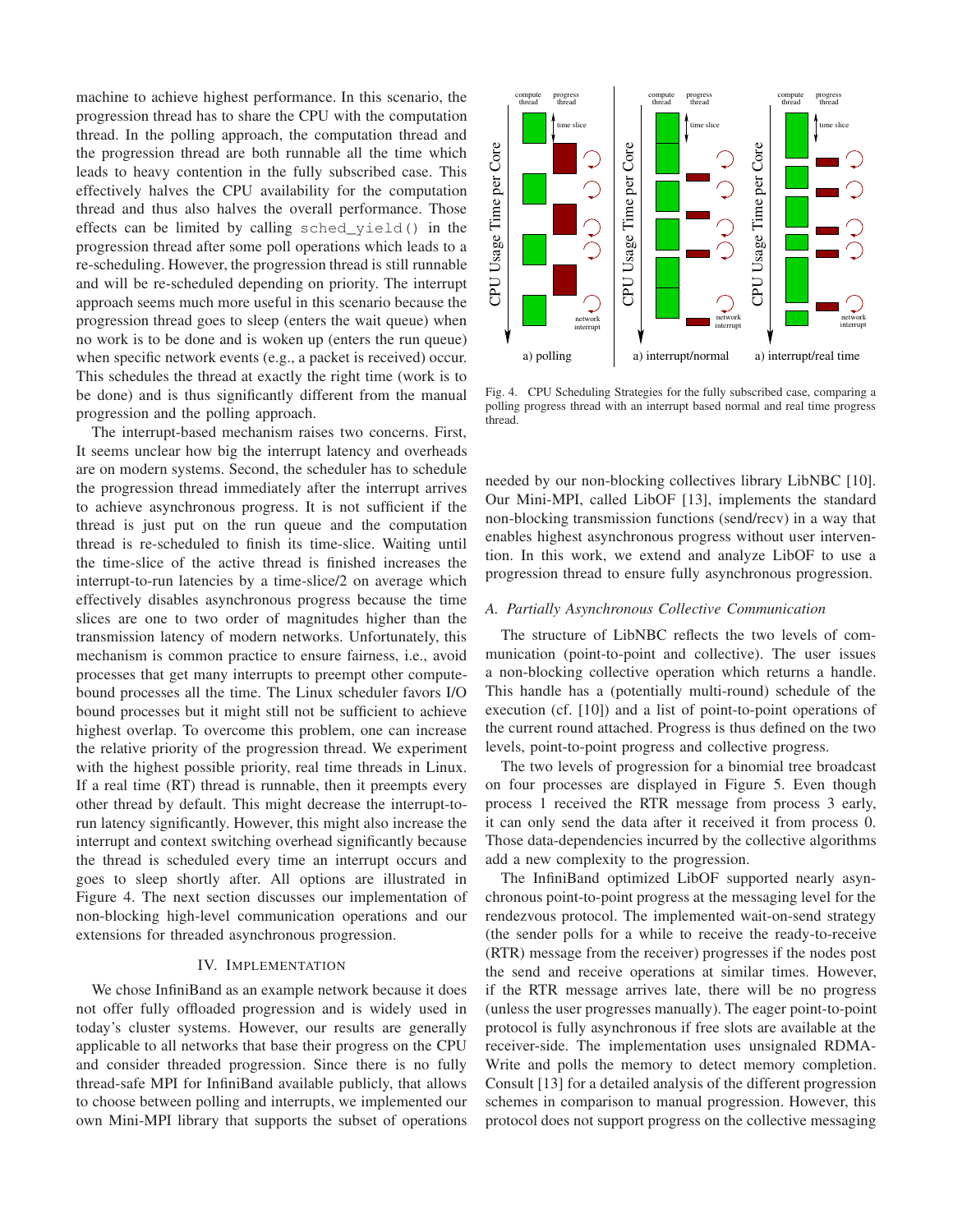

Fig. 5. Receiver initiated point-to-point messages for a tree broadcast pattern among four processes.

layer. If the collective algorithm consists of multiple communication rounds (e.g., broadcast is implemented as a tree or Allreduce in a pipeline way), only the first round is progressed automatically and the user has to progress the following rounds manually. This is a big limitation in the current implementation that our new threaded implementation seeks to overcome.

#### *B. Fully Asynchronous Collective Communication*

This section describes the design of the fully threaded version to deal with multiple communication contexts (MPI communicators) and multiple point-to-point InfiniBand connections (queue pairs (QP)). Our design focuses on an interruptbased implementation because polling has been well analyzed in previous work (e.g., [21]). Each queue pair represents a channel between two hosts and is associated with a completion queue where events are posted. Those events could be the receipt of a new message or the notification of a message transmission. Each completion queue is associated with a so called completion channel to use interrupt driven message progression. Each completion channel offers a file descriptor that can be used in system calls (e.g., select() or poll()) to wait for events.

To get a notification for every packet, the implementation is changed to use RDMA-Write with immediate (signaled RDMA-Write) for every message transmission. This makes sure that the receiver receives an interrupt for incoming messages.

In our design, the progress thread handles all collective and point-to-point progressions. After the user thread posted a new collective operation, the new handle is added to the thread's worklist. This is one of two synchronization/locking points between the two threads. The second synchronization is when the user wants to wait on the communication where it waits



Fig. 6. Completion events generated by the hardware for both point-to-point protocols.

until a (shared memory) semaphore attached to the handle becomes available (is activated by the progress thread). The test call just checks if the semaphore would block and returns true if not.

The progress thread itself generates a list of point-to-point requests from its collective worklist (every collective handle in the list has a list of point-to-point requests attached) and calls OF Waitany() with the full list. When OF Waitany() returns, a point-to-point request finished and the progress thread calls LibNBC's internal scheduler with the associated collective handle to see if any progress can be made on the collective layer. Then it compiles a new list of point-to-point requests (since a handle might have been changed) and enters OF Waitany() again.

The implementation of OF\_Waitany() uses the list of pointto-point requests to assemble a list of file pointers (by checking the associated completion channels). The function then blocks (with the poll() system call) until one of the file pointers gets available (i.e., a completion channel event occurred). Then it polls the associated completion queue, progresses the message for which the event occurred and returns if a message transmission finished. If no transmission finished, the function just enters the poll() call again. The number of completion events depends on the point-to-point protocol used. Figure 6 illustrates the protocol-dependent completions.

The program must also ensure that if the user issues a new collective operation, this is picked up by the thread (to avoid deadlocks and achieve best progress). In order to do so, a pipe read file descriptor is added to the list of file pointers to poll(). Whenever a new request is added to the threads worklist, it is woken up from the wait queue by writing to this pipe.

This scheme enables fully asynchronous progress and the collective operations are finished in the background without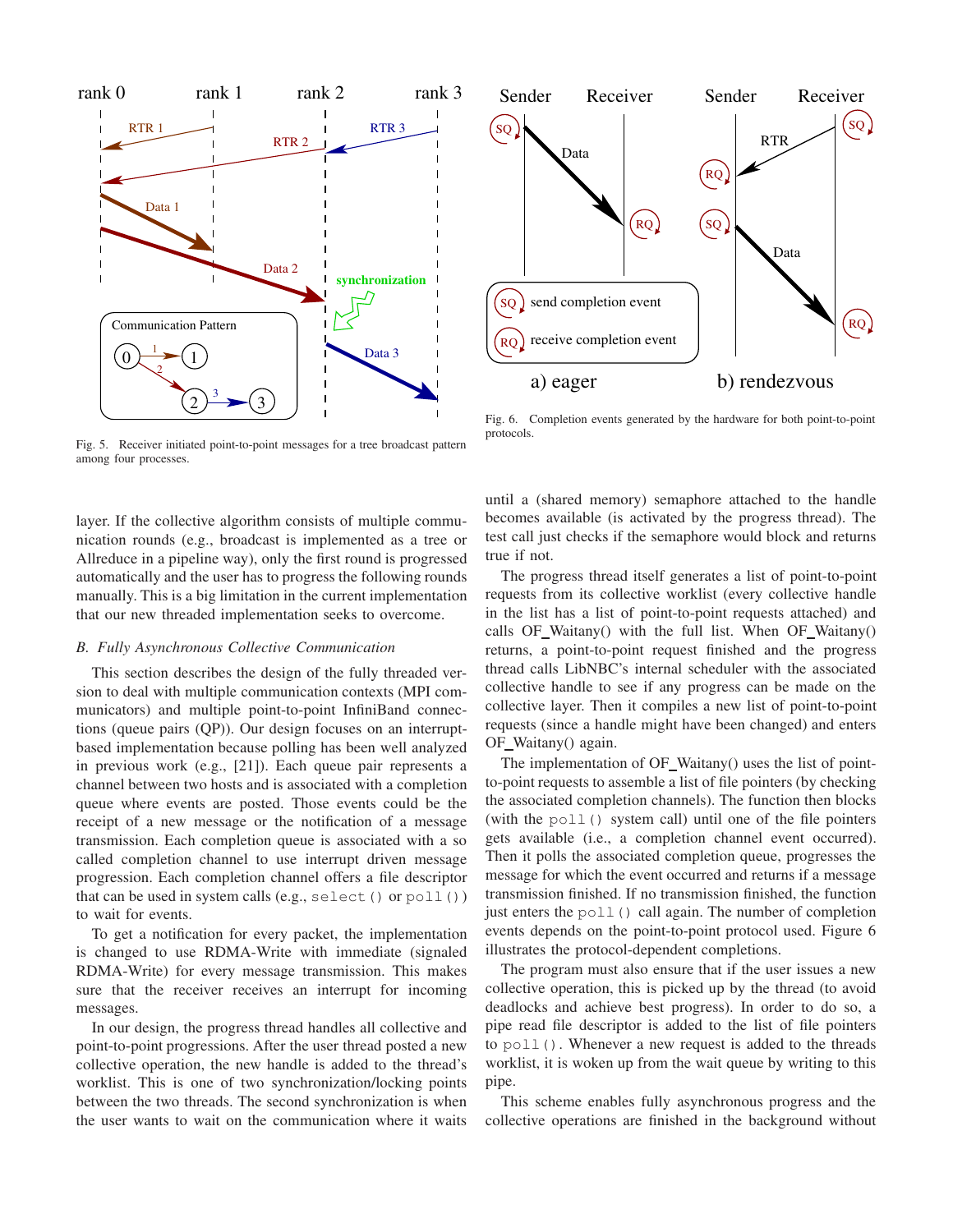any user interaction. The following sections discuss benchmarks and performance results for several different configurations.

## V. EXPERIMENTAL ANALYSIS

We benchmark our implementation on the Odin cluster at Indiana University. Odin consists of 128 AMD 270 HE dualcore dual-socket nodes. It runs Red Hat Enterprise Linux with a 2.6.9 kernel. The network interface cards are Mellanox MT23108 InfiniBand HCAs and the Open Fabrics Enterprise Edition version 1.2 is used as a communication library.

#### *A. Point-to-point Overhead*

We implemented a new communication pattern benchmark for Netgauge [22] that measures the overlap potential and communication overhead for point-to-point messages and different progression strategies. The benchmark works as follows:

- 1) benchmark the time  $t_b$  for a blocking communication (a) start timer  $t_b$ 
	- (b) start communication
	- (c) wait for communication
	- (d) stop timer  $t<sub>b</sub>$
- 2) start communication
- 3) compute for time  $t<sub>b</sub>$ 
	- (a) endtime = current time +  $t_b$
	- (b) while(current time  $\langle$  endtime) do computation
- 4) wait for communication to finish

The measurement is done as ping pong with pre-posted receives on the client side, i.e., "start communication" posts a non-blocking receive and a non-blocking send and "wait for communication" waits until both operations finished. The server side simply returns the packets to the sender. The overhead  $t_o$  is the sum of the times spent to start the communication, progress the communication (test) and wait for the communication to complete.

We compare the Open MPI implementation which needs manual message progression (cf. Section III) with our Mini-MPI implementation. The first experiment is a parameter study which aims to find the best parameters for the manual progression of Open MPI. We conducted benchmarks for tests every  $2^n$  bytes  $\forall n = 10..18$ . The test every 65536 bytes performed best for most message-sizes.

The results between two Odin nodes are shown in Figure 7. It compares Open MPI (using the best test configuration for every 65536 bytes) with our threaded and non-threaded Mini-MPI implementation (LibOF). The results show that the overlap optimized Mini-MPI has a generally lower CPU overhead than the Open MPI implementation. Adding a progression thread to this implementation decreases the overhead due to offloading the communication processing to a spare core.

We conclude from those experiments that the threaded progression strategy can be very beneficial for point-to-point messaging if the progression thread runs on a separate CPU core. The next section analyzes the collective progression behavior where all cores might be busy with computation.



Fig. 7. Point-to-point overhead of the different implementation options.

### *B. Collective Overhead*

In order to analyze CPU overhead for non-blocking collective operations, we implemented NBCBench [10], a benchmark following the same concept as our point-to-point measurements. The main difference is that there is no client/server concept since all processes are part of the collective call. This also requires a new synchronization scheme to ensure that all processes start at the same global time. We use the scheme outlined in our previous work on measuring collective operations [23] where every rank measures the difference between its local time and the time on rank 0. After that, rank 0 broadcasts a global starting time for the collective operation to all nodes. We apply a similar concept to generate computation time as in the point-to-point benchmark.

We benchmarked all collective operations and present Allreduce, the most important multi-round operation (cf. [24]). Other important single-round operations, like Alltoall have been evaluated in [13] and showed a high potential for overlap. The reduction operations are at the same time the most complicated operations to optimize for overhead. Those operations include, additionally to the communication, a computation step that uses a significant amount of CPU cycles in the reduction operation.

In our analysis we focus on the Allreduce operation which has been found to be he hardest to optimize for overlap [10]. All other operations perform (significantly) better (with lower overhead) in all benchmarked cases. The Allreduce implementation in LibNBC uses two different algorithms for small and large messages (cf. [25]). A simple binomial tree with a reduction to rank 0 followed by a broadcast on the same tree is used for messages smaller then  $65kiB$ . This algorithm has  $2 \cdot log_2 P$  communication rounds on P processes. The large message algorithm chops the message into P chunks and performs  $2 \cdot P$  communication rounds in a pipelined manner to reduce the data.

Figure 8 shows the overhead of a non-blocking Allreduce operation on 32 nodes with 1 process per node. The best test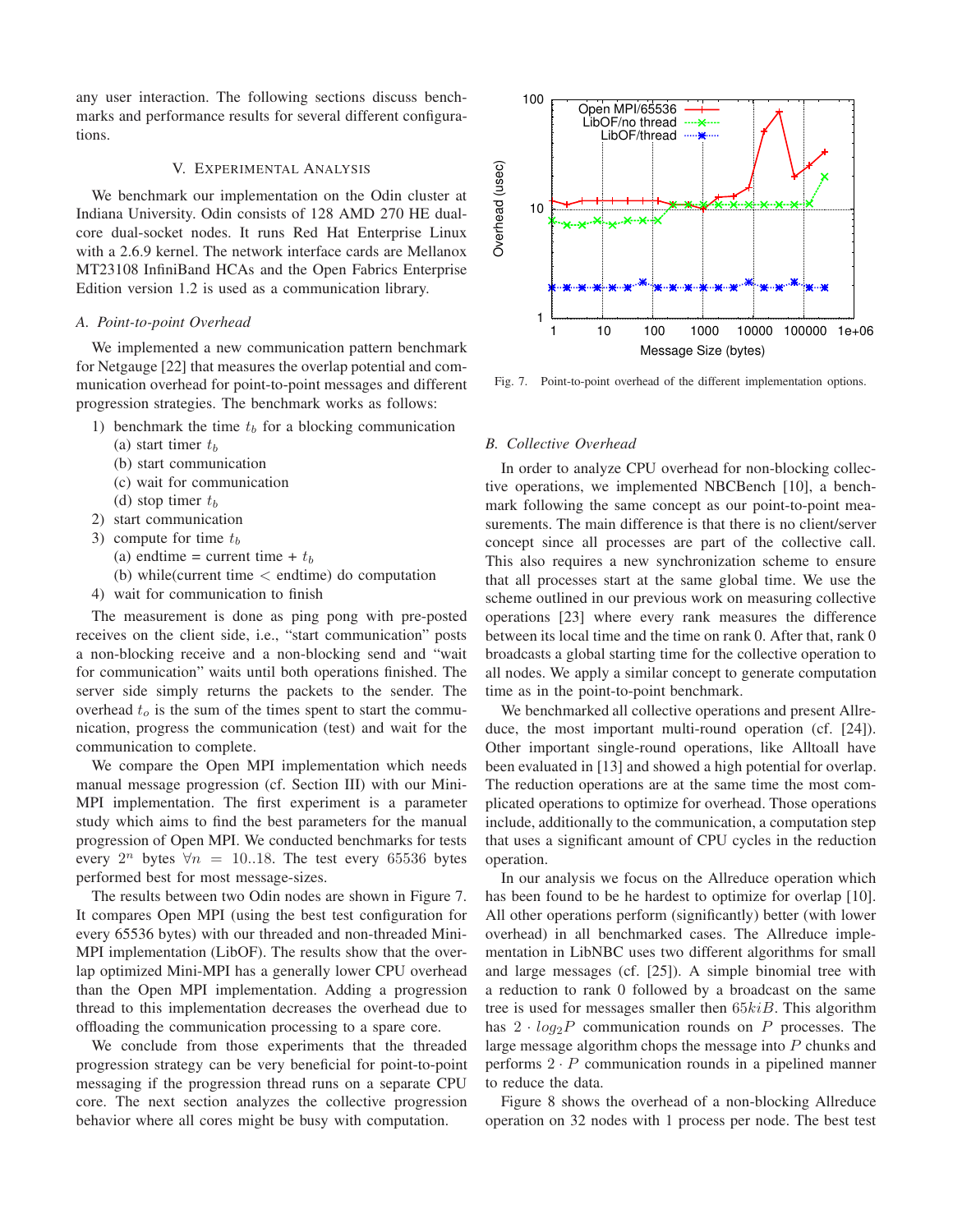

Fig. 8. NBC\_Iallreduce overhead on 32 nodes, one process per node with different progression strategies

Fig. 9. NBC Iallreduce overhead on 32 nodes, 4 processes per node with different progression strategies

strategy was to test every 1024 bytes, but this is significantly outperformed by the threaded implementation due to communication offload to spare cores. Real time threads do not improve performance in this scenario.

These results show that the threaded implementation is able to lower the CPU overhead by one order of magnitude if a spare CPU core is available to offload the computation. However, we showed in [21] that some applications can benefit from using all cores. That means that there might be no "free" cores on today's dual-, quad- or oct-core systems. Thus, we also have to evaluate our progression strategies in the case where all CPU cores are busy with user computation. However, in general, we assume that especially memory-bound and irregular algorithms like sparse solvers or graph problems can not use the growing number of available cores so that spare communication cores will be available for communication offload in the near future.

*1) The Oversubscribed Case:* Using MPI exclusively means running  $n$  MPI processes on each  $n$ -core node. This leads to a 2:1 oversubscription of threads vs. available cores. Other models, like hybrid MPI + OpenMP [20] might lead to only one progression thread per node but are more complicated to program and optimize.

To reflect the oversubscription case, we run 4 threads on each of the 32 test nodes of Odin. This leads to 128 processes performing the collective operations. Our results in Figure 9 show that our test strategy did not perform well when all cores are busy. The threaded implementation is also not able to decrease the communication overhead significantly due to scheduling problems in the operating system described in Section III-C1. However, those OS effects can be overcome with a real-time thread that preempts the user computation as soon as an InfiniBand completion event occurs.

The timing-based measurements only accounts for the CPU overhead of the actual communication calls (NBC\_lallreduce and NBC\_Wait) but other overheads such as interrupt processing, time spent in the InfiniBand kernel driver and context switching overhead as well as cache pollution are not taken into account and could have a detrimental effect on real application performance. Thus, we analyze the number of context switches and the context switch and interrupt processing overhead in the following.

*a) The number of context switches:* The implementation allows for more then one event to be processed by the progress thread in a single interrupt. However, the real time scheduling might cause many context switches. The maximum number of context switches equals to the number of completion notifications which depends on the transport protocol and the collective algorithm. The eager protocol causes 1 completion on the sender and the receiver and the rendezvous protocol causes 2 completions on the sender the receiver as explained in Section IV-B. Thus, the tree-based small message algorithm causes up to  $1 \cdot 2 \cdot log_2 P$  completion events in the eager case and  $2 \cdot 2 \cdot log_2 P$  completion events in the rendezvous case (each intermediate node sends and receives  $log_2 P$  messages). The number of interrupts is thus 14 or 28 in our example with 128 processes. The pipelined large message algorithm causes up to  $1 \cdot 2 \cdot (2 \cdot P - 2)$  completions for eager messages and  $2 \cdot 2 \cdot (2 \cdot P - 2)$  for rendezvous messages (each node sends and receives a single packet in  $2 \cdot P - 2$  rounds. In our example with  $P = 128$ , this equals to 508 or 1016 interrupts.

*2) Interrupt and Context Switch Overhead:* It is not clear how much a threaded implementation suffers from context switch and system interrupt overhead. In our model, the latency incurred by those operations is less important because we assume that this will be overlapped with computation. The most important measure in our model is the CPU overhead, i.e., how many CPU cycles the interrupt processing and context switch "steals" from the user application. We describe a simple microbenchmark to assess the context switching and interrupt overhead in the following.

The benchmark measures the time to process a fixed work-

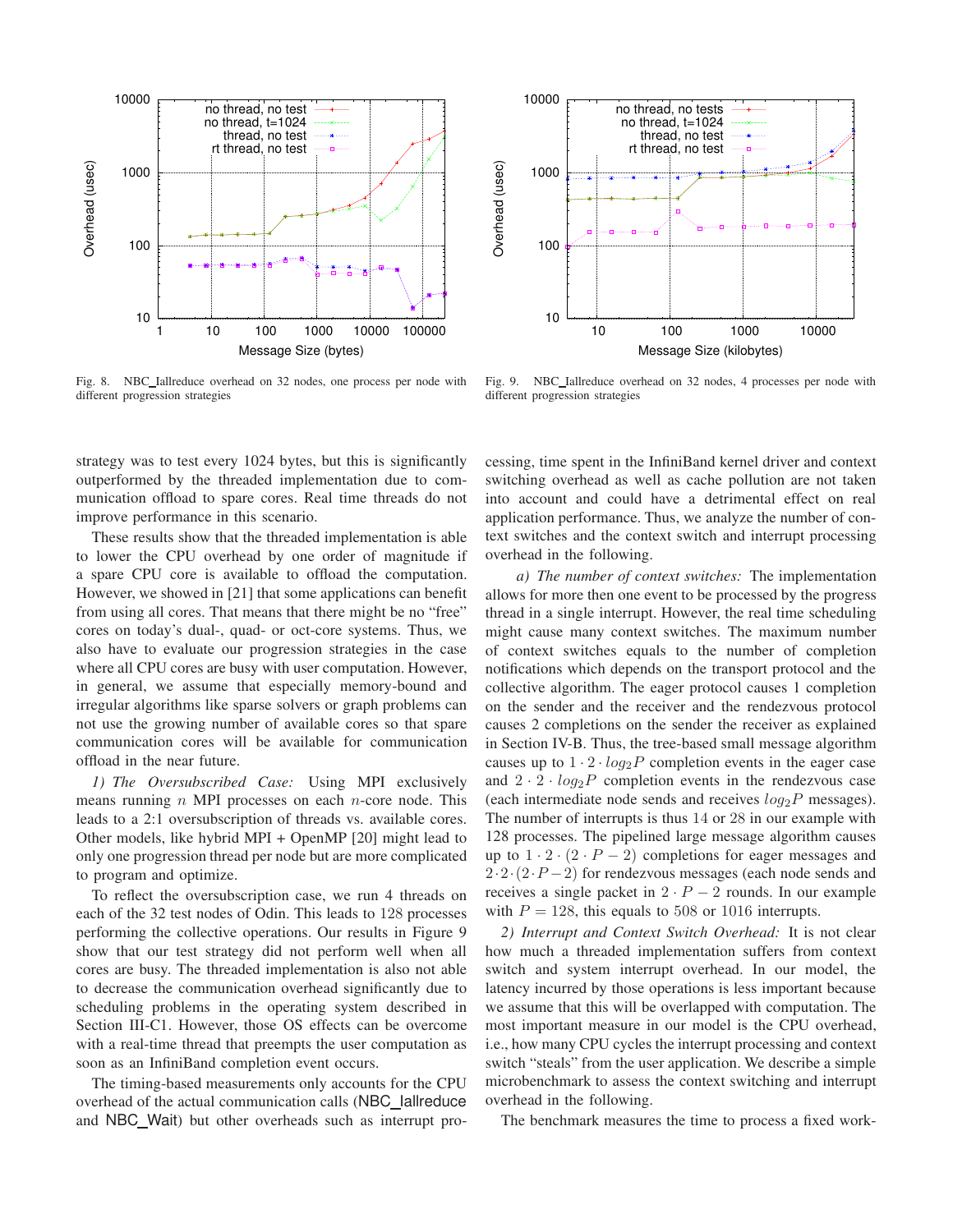load on every of the c CPU cores. In order to do this, it spawns one computation thread on each core *i* that records the time  $t_1^i$ to compute the fixed problem in a loop. The benchmark has two stages, stage one measures the normal case where no extra interrupts are generated/received<sup>1</sup>. Then, the main thread that has been sleeping so far programs the real time clock interrupt timer to the highest possible frequency  $f = 8192 Hz$  for stage 2. In this stage, the main thread receives those interrupts and thus steals computation cycles from the worker threads that benchmark  $t_2^i$  on each core. The results from all cores for the two stages are averaged into  $t_1 = \sum_i t_1^i/c$  and  $t_2 = \sum_i t_2^i/c$ . The difference  $t = t_2 - t_1$  is the time that is added by the interrupts and subsequent context switches. The number of interrupts in stage 2 can be estimated with  $i = t_2 \cdot 8192 Hz$ .

We ran this benchmark on the Odin cluster with 4 computation threads. The average fixed computation of 7 measurements in stage 1 was  $t_1 = 19.14626 s$  and in stage 2  $t_2 = 19.27969 s$ . The number of interrupts in stage 2 was thus  $j = t_2 \cdot f \approx 157939$ . The j interrupts delayed the work by  $t = 133430 \,\mu s$ , thus yielding a CPU overhead per interrupt per core of  $133430/1579394 \cdot 4 = 3.38 \,\mu s$ .

We show that interrupts and context switching between threads causes about  $3.4\mu s$  overhead on our test system and is thus relatively expensive. Based on that, we conclude that frequent context switches increase the overhead significantly. Especially for the large-message Allreduce algorithm that might receive up to 1016 interrupts which would mean a constant overhead of 3.4ms per core. However, this overhead is not reflected in our current time-based computation analysis. Additional other overheads like the time spent in the InfiniBand driver stack and side effects like cache pollution are not modeled so far. To overcome this limitation, we propose a workload-based benchmark that simulates a realworld application with the computation of a constant workload in the different scenarios.

*3) Workload-based overhead benchmark:* We extend NBCBench with a workload-based computation scheme. The first step to obtain the blocking time  $t<sub>b</sub>$  remains the same.

- 1) benchmark the time  $t<sub>b</sub>$  for a blocking communication
- 2) find workload  $\lambda$  that needs  $t_b$  to be computed (a)  $\lambda = 0$ 
	- (b) while( $t_{\lambda} < t_b$ ) { increase workload  $\lambda$  by  $\delta$ ;  $t_{\lambda}$  = time to compute workload  $\lambda$  }
- 3) start timer  $t_{ov}$
- 4) start communication
- 5) compute fixed workload  $\lambda$
- 6) wait for communication
- 7) stop timer  $t_{ov}$

The overhead  $t_o$  in this case is the difference between the time for the overlapped case (computation and communication) and the computation time, thus  $t_o = t_{ov} - t_c$ .

We repeated the benchmarks with the new fixed workload scheme. The results for a single MPI process per node are as



Fig. 10. NBC Iallreduce overhead on 32 nodes, 4 processes per node with different progression strategies for the work-based benchmark

expected very similar to the results with the time-based benchmark and thus omitted due to space restrictions. However, the results in the overloaded case with 4 processes per node are rather different and shown in Figure 10. This benchmark reveals that even the real time thread is not able to decrease the communication overhead by an order of magnitude as shown with the time-based benchmark. However, the performance improvement is still significant with about a factor of two improvement (note the logarithmic scale of the graph) but mitigated by different sources of overhead, such as context switching, cache pollution and interrupt or driver processing. It is also interesting, that the right test strategy (in this case every 1024 bytes) is able to deliver higher performance for some message sizes due to the relatively low overhead of the test calls.

Large Allreduce messages and other collectives have also been studied but are not shown here due to space restrictions. It has been shown that large messages are easy to overlap with a test-based strategy [10]. Our results with the threaded approach support the previous results and the real-time thread performs an order magnitude better the normal threading in the time-based benchmark. This is reduced to a factor of two in the work-based benchmark that takes the different sources of overhead into account. Other collective operations, such as Reduce, Bcast, Alltoall, Allgather show significantly better results than the complex Allreduce operation because they do either not involve computation or deliver the result to a single host only. Due to space restrictions, we focused our analysis on the complex Allreduce operation which is also the most important collective operation.

#### *C. Overcoming the Threading Issues*

There are different ways to mitigate or even overcome the problems with threaded progression. The most obvious way would be to limit the number of interrupts by intelligent coalescing. This means that only the events that are important for progression (e.g., no local completions) generate an interrupt

<sup>1</sup> "no extra" means only the normal background "noise" in this case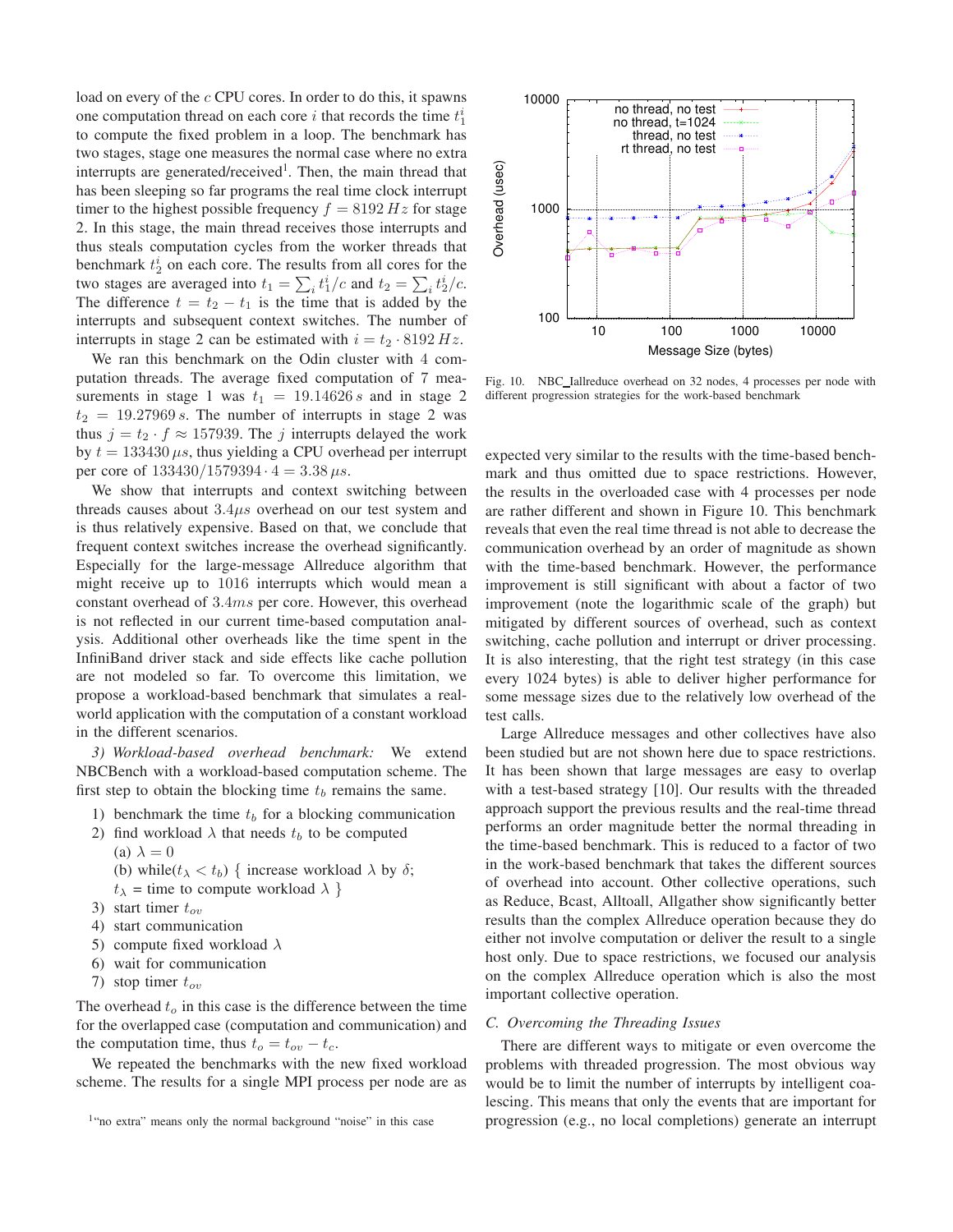and wake the progress thread up. This technique is already used in Myrinet/MX to progress point-to-point communication and is able to at least halve the number of interrupts and thus reduce the overhead significantly.

Onother easy change would be to replace the thread-based mechanism with a signal based concept, where the progression code is executed by a signal handler in the same thread. This would save the context switching and scheduler overhead time. However, the current implementation of signals is unreliable and needs to be made reliable to avoid deadlocks.

Another way would be to implement the whole progression engine inside the OS kernel. This would also eliminate context switches, scheduler overhead and also the expensive privilege changes between user- and kernel-space. Since the scheduler design is rather simple, this could be a viable solution to the progression problem. With this, we argue that operating system bypass might not be beneficial in all scenarios. Magoutis et al. also mention several other benefit of kernel-level I/O in [26].

The third and theoretically best but also most expensive way is to implement the whole high-level operation in the network hardware. Approaches to do full point-to-point message progression in the network interface card have been described in Section III-B. This would need to be extended with functionality to handle higher level communication patterns.

#### VI. CONCLUSIONS AND FUTURE WORK

We analyzed different strategies for asynchronous progression for non-blocking collective communication operations in message passing libraries. We analyzed polling and interrupt based threaded implementations and can conclude that polling based implementations are only beneficial if separate computation cores are available for the progression threads. The interrupt-based implementation might also be helpful in the oversubscribed case (i.e., the progress and user thread share a computation core) but this depends on the collective operation as well as on operating system parameters. We found that the progression thread needs to be scheduled immediately after a network event to ensure asynchronous progress. A good way to implement this is the usage of real-time functionality in the current Linux kernel. Our analyses for the most complicated operation, Allreduce, show that it is hard to achieve high overlap. However, further analyses show that other simpler operations, like Reductions or Bcast perform very well in our model. All programs used in this article are available on the LibNBC webpage.

We also proposed several mechanisms to mitigate the different sources of overhead that we identified in this article. We will also investigate different collective algorithms that can further improve the CPU availability to the user thread.

#### *Acknowledgments*

The authors want to thank Douglas Gregor (Indiana University) and Tim Mattox (Indiana University) for helpful comments and suggestions and Frank Mietke (Technical University of Chemnitz) for his technical support during the evaluation phase. This work was partially supported by a grant from the Lilly Endowment, National Science Foundation grant EIA-0202048 and a gift the Silicon Valley Community Foundation on behalf of the Cisco Collaborative Research Initiative.

#### **REFERENCES**

- [1] G. Liu and T. Abdelrahman, "Computation-communication overlap on network-of-workstation multiprocessors," in *Proc. of the Int'l Conference on Parallel and Distributed Processing Techniques and Applications*, July 1998, pp. 1635–1642.
- [2] R. Brightwell and K. D. Underwood, "An analysis of the impact of MPI overlap and independent progress," in *ICS '04: Proceedings of the 18th annual international conference on Supercomputing*. New York, NY, USA: ACM Press, 2004, pp. 298–305.
- [3] R. Dimitrov, "Overlapping of communication and computation and early binding: Fundamental mechanisms for improving parallel performance on clusters of workstations," Ph.D. dissertation, Mississippi State University, 2001.
- [4] C. Iancu, P. Husbands, and P. Hargrove, "Hunting the overlap," in *PACT '05: Proceedings of the 14th International Conference on Parallel Architectures and Compilation Techniques (PACT'05).* DC, USA: IEEE Computer Society, 2005, pp. 279–290.
- [5] J. W. III and S. Bova, "Where's the Overlap? An Analysis of Popular MPI Implementations," 1999. [Online]. Available: citeseer.ist.psu.edu/white99wheres.html
- [6] A. Adelmann, W. P. P. A. Bonelli and, and C. W. Ueberhuber, "Communication efficiency of parallel 3d ffts." in *High Performance Computing for Computational Science - VECPAR 2004, 6th International Conference, Valencia, Spain, June 28-30, 2004, Revised Selected and Invited Papers*, ser. Lecture Notes in Computer Science, vol. 3402. Springer, 2004, pp. 901–907.
- [7] C. Calvin and F. Desprez, "Minimizing communication overhead using pipelining for multidimensional fft on distributed memory machines,' 1993.
- [8] A. Dubey and D. Tessera, "Redistribution strategies for portable parallel FFT: a case study." *Concurrency and Computation: Practice and Experience*, vol. 13, no. 3, pp. 209–220, 2001.
- [9] S. Goedecker, M. Boulet, and T. Deutsch, "An efficient 3-dim FFT for plane wave electronic structure calculations on massively parallel machines composed of multiprocessor nodes," *Computer Physics Communications*, vol. 154, pp. 105–110, Aug. 2003.
- [10] T. Hoefler, A. Lumsdaine, and W. Rehm, "Implementation and Performance Analysis of Non-Blocking Collective Operations for MPI," in *In proceedings of the 2007 International Conference on High Performance Computing, Networking, Storage and Analysis, SC07*. IEEE Computer Society/ACM, 11 2007. [Online]. Available: ./img/hoefler-sc07.pdf
- [11] C. L. Lawson, R. J. Hanson, D. Kincaid, and F. T. Krogh, "Basic Linear Algebra Subprograms for FORTRAN usage," in *In ACM Trans. Math. Soft., 5 (1979), pp. 308-323*, 1979.
- [12] G. M. Shipman, T. S. Woodall, G. Bosilca, R. ch L. Graham, and A. B. Maccabe, "High performance RDMA protocols in HPC," in *Proceedings, 13th European PVM/MPI Users' Group Meeting*, ser. Lecture Notes in Computer Science. Bonn, Germany: Springer-Verlag, September 2006.
- [13] T. Hoefler and A. Lumsdaine, "Optimizing non-blocking Collective Operations for InfiniBand," in *Proceedings of the 22nd IEEE International Parallel & Distributed Processing Symposium (IPDPS)*, 04 2008. [Online]. Available: ./img//hoefler-cac08.pdf
- [14] C. Keppitiyagama and A. S. Wagner, "Asynchronous mpi messaging on myrinet," in *IPDPS '01: Proceedings of the 15th International Parallel & Distributed Processing Symposium*. Washington, DC, USA: IEEE Computer Society, 2001, p. 50.
- [15] P. Shivam, P. Wyckoff, and D. Panda, "Emp: zero-copy os-bypass nic-driven gigabit ethernet message passing," in *Supercomputing '01: Proceedings of the 2001 ACM/IEEE conference on Supercomputing (CDROM)*. New York, NY, USA: ACM Press, 2001, pp. 57–57.
- [16] W. Yu, D. Buntinas, and D. K. Panda, "High Performance and Reliable NIC-Based Multicast over Myrinet/GM-2," pp. 197–204, 2003.
- [17] W. Yu, D. Buntinas, R. L. Graham, and D. K. Panda, "Efficient and scalable barrier over quadrics and myrinet with a new nic-based collective message passing protocol." in *18th International Parallel and Distributed Processing Symposium (IPDPS 2004), CD-ROM / Abstracts Proceedings, 26-30 April 2004, Santa Fe, New Mexico, USA*, 2004.